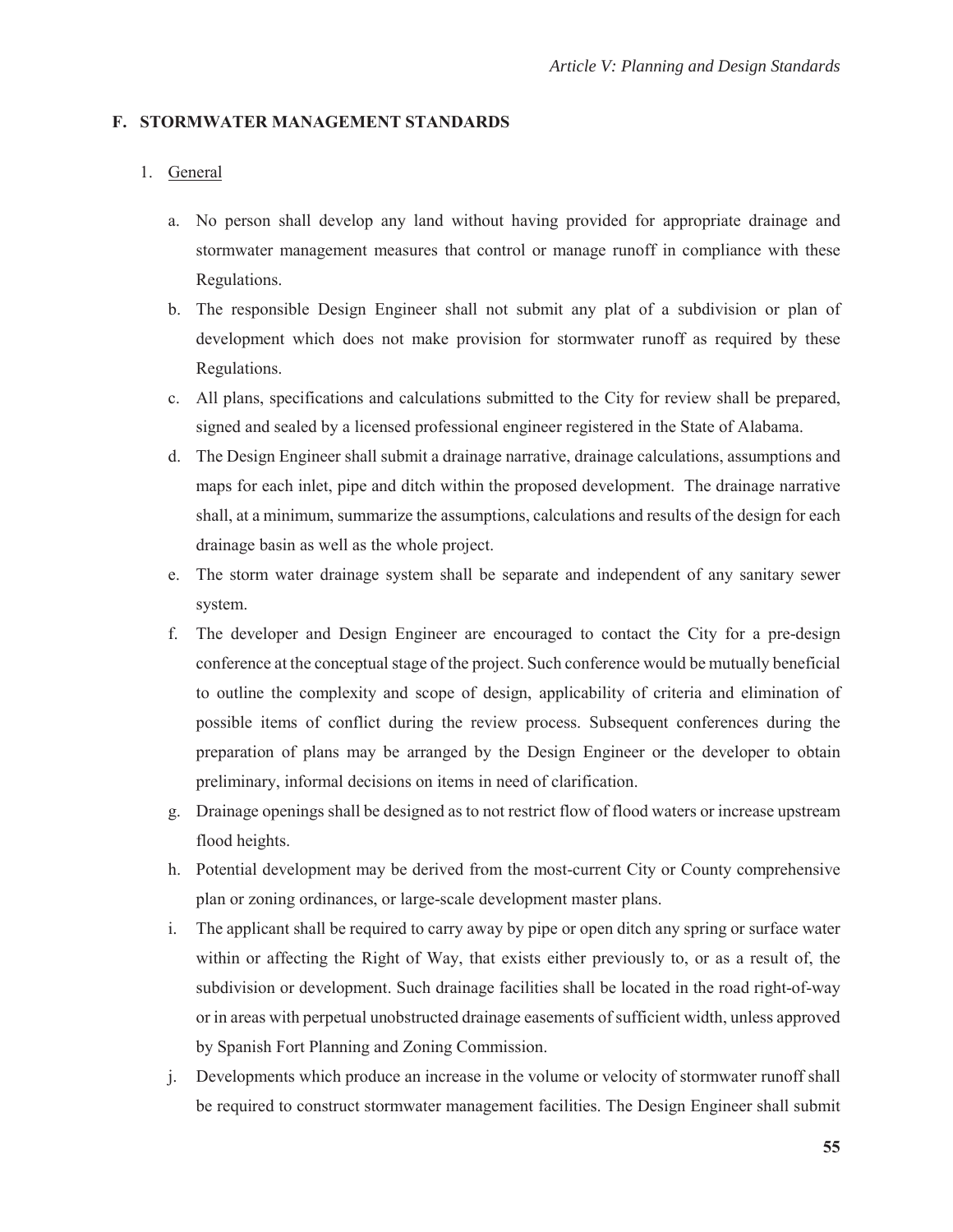detailed engineering calculations and plans to the City including pre-development runoff, postdeveloped runoff, post-developed runoff with detention/retention, stormwater facility details, method of discharge, and other information as required for review.

- k. The drainage system and all stormwater management structures within the City limits or within the extra-territorial jurisdiction over which the City regulates subdivisions, whether publicly or privately owned, shall be designed to the same engineering and technical criteria and standards.
- l. Provisions shall be made to address an event in excess of the 100 year event to ensure that the retention/detention facility survive such event.
- m. All retention/detention facilities shall be owned, operated and maintained by the owner or Property Owners' Association and shall not be accepted for maintenance by the City of Spanish Fort. The developer/owner shall include the method and responsibility of maintenance for the retention/detention facility after it is constructed.
- n. Post-development release rates shall not exceed pre-development rates for a 2, 5, 10, 25, 50 and 100 year event. In no case shall discharge from a drainage basin exceed the hydraulic capabilities of the initial receiving downstream drainage structures. The Planning Commission may withhold approval of the subdivision until provision has been made for the necessary downstream improvement.

# 2. Minimum Requirements for Stormwater Management and Design Criteria

- a. The design criteria establishes minimum elements of design which must be implemented with good engineering and good workmanship. Use of the information contained herein for placement of any structure or use of land shall not constitute a representation, guarantee, or warranty of any kind by the City of Spanish Fort, its officers or employees, of the practicability, adequacy or safety of such designs and shall not create liability upon or a cause of action against any such public body, officer or employee for any damage that may result pursuant thereto.
- b. At a minimum, storm drainage structures shall be designed to the following standards: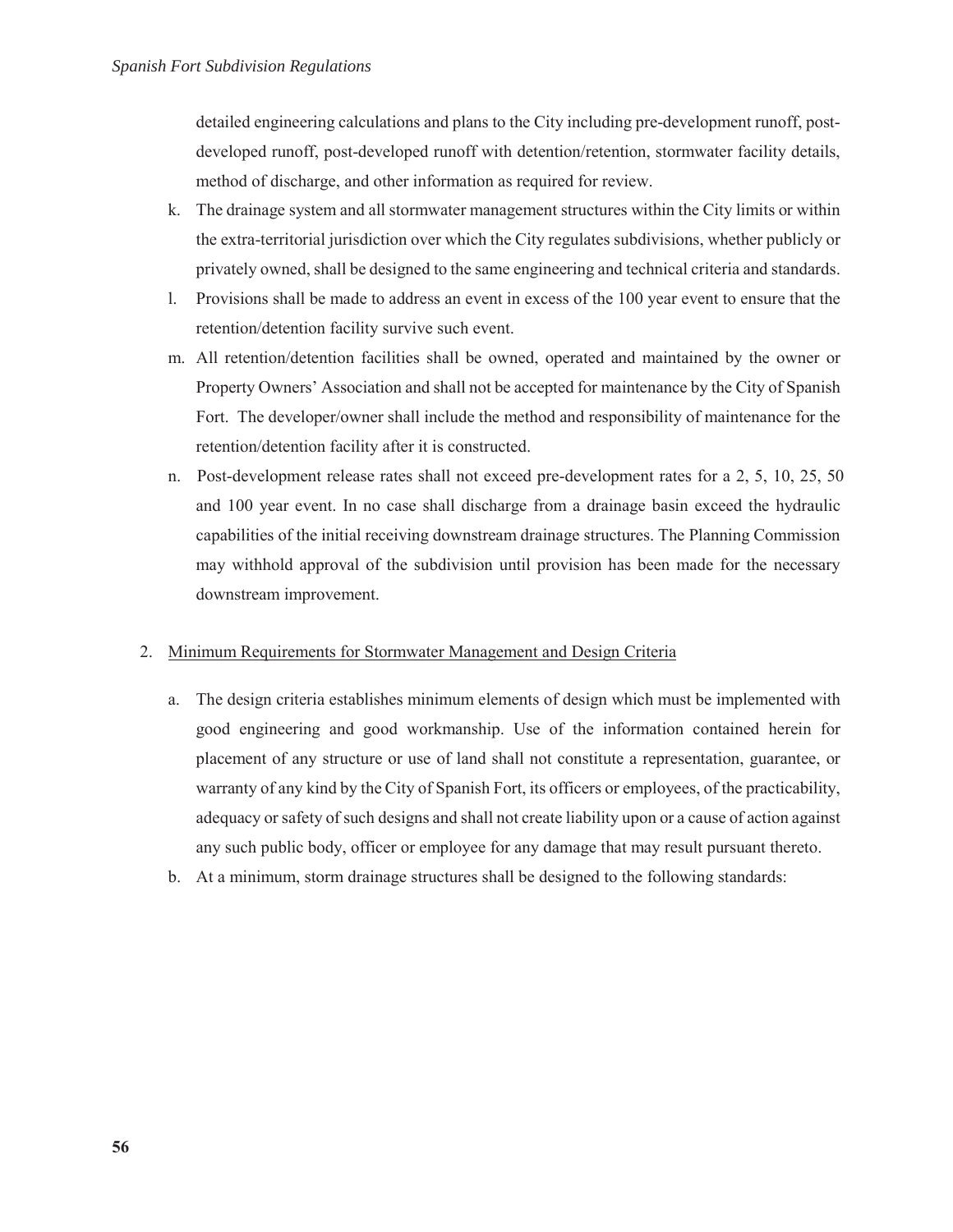| <b>DRAINAGE STRUCTURE</b>                                                          | <b>MAXIMUM STORM EVENT</b> |
|------------------------------------------------------------------------------------|----------------------------|
| <b>Side Drain or Lateral Storm Sewer</b>                                           | 10 year, 24 hour           |
| <b>Crossing (Closed) Storm Sewer</b>                                               | 25 year, 24 hour           |
| <b>Culvert (Open) Cross Drainage</b>                                               | 25 year, 24 hour           |
| <b>Bridge or Bridge Culvert</b>                                                    | 50 year, 24 hour*          |
| <b>Detention/Retention Ponds</b>                                                   | 100 year, 24 hour          |
| *FEMA Flood Zone Requirements may require a 100 year design and FEMA coordination. |                            |

# 3. Drainage Systems

- a. The method of determining stormwater runoff shall be as follows:
	- i. For areas less than 200 acres, the engineer may use the Rational Method for determining inlet spacing, roadway spread, and the sizing of opened and closed pipe network and collection basins. The Kirpich Equation shall be the only method which may be used to determine the time of concentration.
	- ii. For areas greater than 200 acres, the engineer may only use Regression Equations (rural or urban) or SCS Method.
- b. Calculations shall include a scale map of the off-site and on-site drainage areas and the slope, type, size, flow, velocity and the headwater and tailwater elevations for each pipe and structure.
- c. The Design Engineer must analyze the backwater produced and verify that no upstream property will be flooded or otherwise adversely affected by the design storm.
- d. Inlets shall be provided so that surface water is not carried across any intersection or for a distance of more than 600 feet in the gutter. When calculations indicate that curb capacities are exceeded at a point, catch basins shall be used to intercept flow at that point. The spread of surface water carried in the gutter shall not exceed ½ of the design lane width.
- e. All cross drain pipes and common driveway culvert pipes shall be reinforced concrete and have a minimum size of 18 inches in diameter, or an equivalent arch pipe. Only pipe that meets specifications equaling ALDOT Specifications will be acceptable.
- f. Open ditches or swales shall be constructed with a maximum slope of 3:1 unless otherwise approved by the City Engineer. Ditches shall have flat bottoms. Calculations shall show the volume and velocity for each different ditch section. Ditch lining shall be designed based on the stormwater volume and velocity calculations.
- g. The longitudinal grade of an open ditch or swale shall not be less than 0.3%.
- h. A minimum 3:1 concrete sloped paved headwall shall be required on all pipe culverts; a minimum 4:1 concrete sloped paved headwalls are required on pipe culverts that are parallel to traffic flow.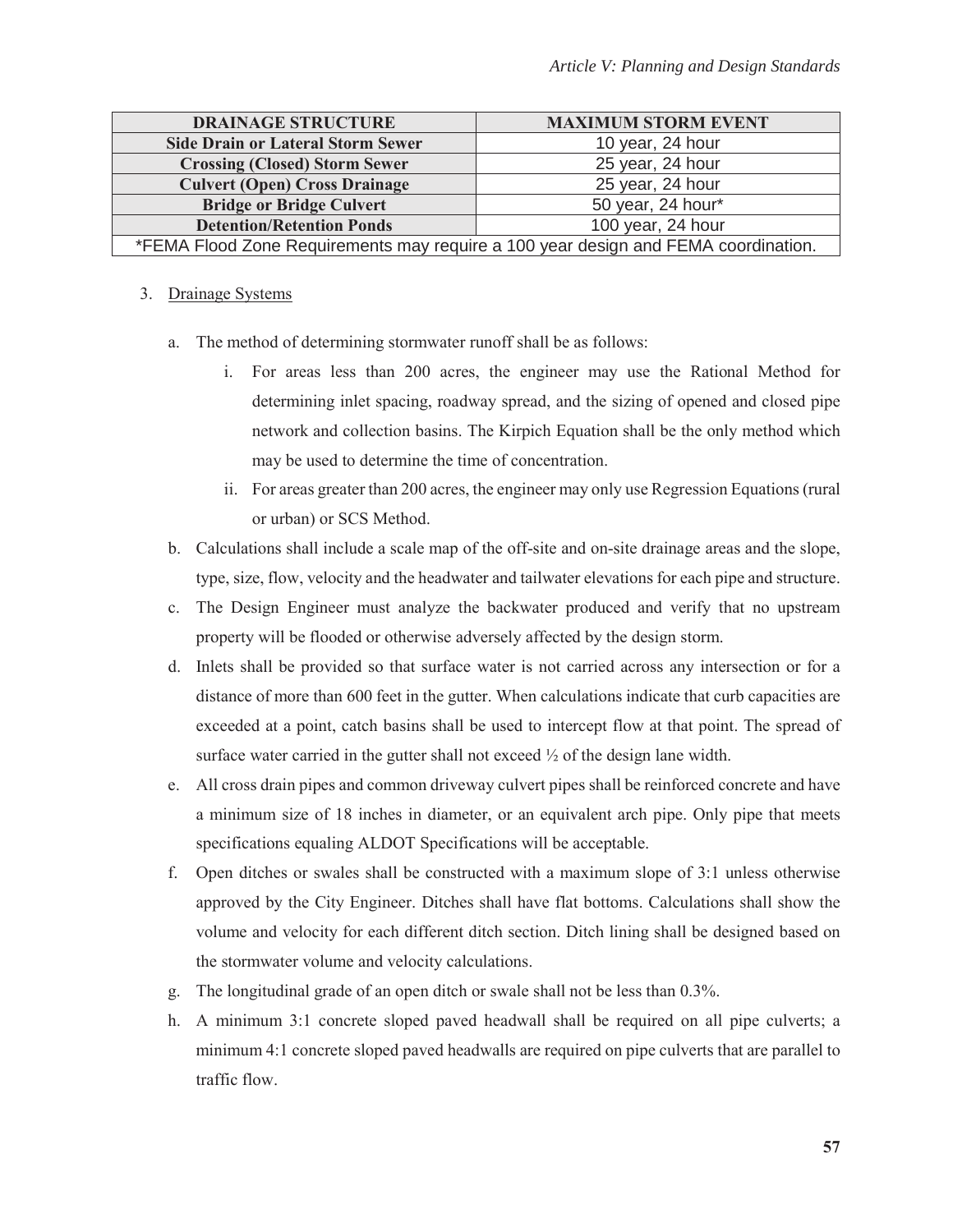- i. Where proposed lots will gain access across an existing or a proposed roadside ditch, calculations shall be submitted that show the required size of future driveway culverts. These culvert sizes must be shown on the Final Plat or Site Plan.
- j. Special types of headwalls, rip-rap and other materials may be required by the City Engineer or his/her designee when deemed necessary for erosion control, protection of existing downstream drainage facilities and roadside safety.
- k. Storm sewer networks, cross drains, driveway pipes, etc. located within right-of-ways or in easements must have an access opening – either an inlet or junction box – at a maximum spacing of 300 feet.

# 4. Detention/Retention Facilities

- a. The SCS Method shall be used to determine the sizing of stormwater detention/retention areas. The Rational Method will not be permitted for such use.
- b. Retention/detention facilities shall be dedicated as common space located within the parcel limits of the project under consideration. No retention/detention or ponding will be permitted within public road right-of-ways.
- c. Location of retention/detention facilities off-site will be considered by special request if proper documentation is submitted with reference to practicality, feasibility and proof of ownership or right-of-use of the area proposed.
- d. No retention/detention facility shall be located in jurisdictional wetlands, unless approved by the COE.
- e. It is required that retention/detention facilities along with access to those facilities shall be located in common areas. Projects developed under these procedures shall include provisions for maintenance by the owners or property owners' association.
- f. Existing areas that currently retain stormwater shall be preserved within common space and in their current state. The developer may request to fill the area as long as no wetlands are involved and similar capacity is provided onsite or included in a proposed retention/detention facility that discharges into the same drainage basin.
- g. In locations where the discharge from a development will be directly into a tidally influenced body of water, the Planning Commission may consider waiving the stormwater management requirement, upon request by the Design Engineer. The Planning Commission has the sole discretion of whether or not this will be allowed. This will not alleviate the developer from any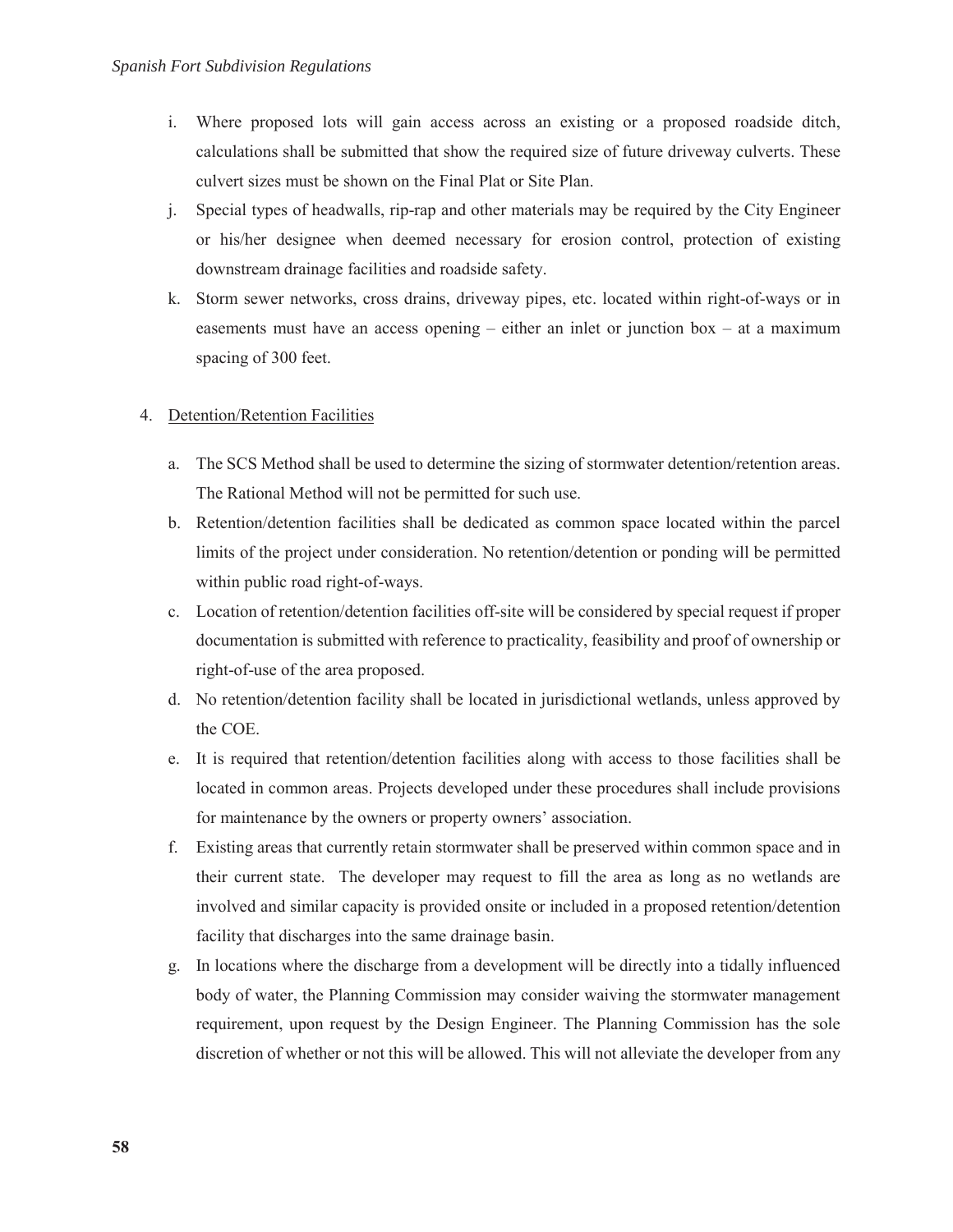erosion/sedimentation control requirements. However, the development will be required to control velocities of stormwater leaving the site.

- h. Differential runoff evaluation consists of determination of rates of runoff before and after development, determination of required volume of retention/detention and verification of adequacy of discharge and control structures.
- i. Design of the facility outlet structure will be based upon land use conditions for the area within the proposed development and existing land use characteristics for upstream areas draining to the facility outlet structure.
- j. The expected timing of flood peaks through the downstream drainage system shall be considered by the Design Engineer when planning the use of detention facilities.
- k. Permanent lakes with fluctuating volume controls may be used as retention/detention areas provided that the limits of maximum ponding elevations are no closer than 30 feet horizontally from any building and less than 2 feet below the lowest sill elevation of any building.
	- i. Maximum size slopes for the fluctuating area of permanent lakes shall be one (1) foot vertical to three (3) feet horizontal (1:3); unless proper provisions are included for safety, stability and ease of maintenance.
	- ii. Special consideration is suggested for safety and accessibility for children in design of permanent lakes in residential areas.
	- iii. Viability of the permanent impoundment shall be considered. An acceptable guideline is to make the area of the permanent pool no greater than one-tenth the size of the tributary drainage area. It is suggested that the minimum depth of 25 percent of the permanent pool area be no less than 8 feet. Allowances for silting under denuded soil conditions (during construction) for a period no less than one year is also recommended.
	- iv. The entire fluctuating area of the permanent reservoir shall be seeded, fertilized and mulched, sodded or paved prior to release of surety if required by the City. Any area susceptible to or designed as overflow by higher design intensity rainfall, as indicated previously, shall be sodded or paved.
- l. Other methods of retention/detention such as seepage pits, french drains, etc. are subject to approval by the City Engineer. If other methods are proposed, the Design Engineer shall submit documentation, including, but not limited to, soils data, percolation data, geological features, maintenance procedures, etc. for review and consideration.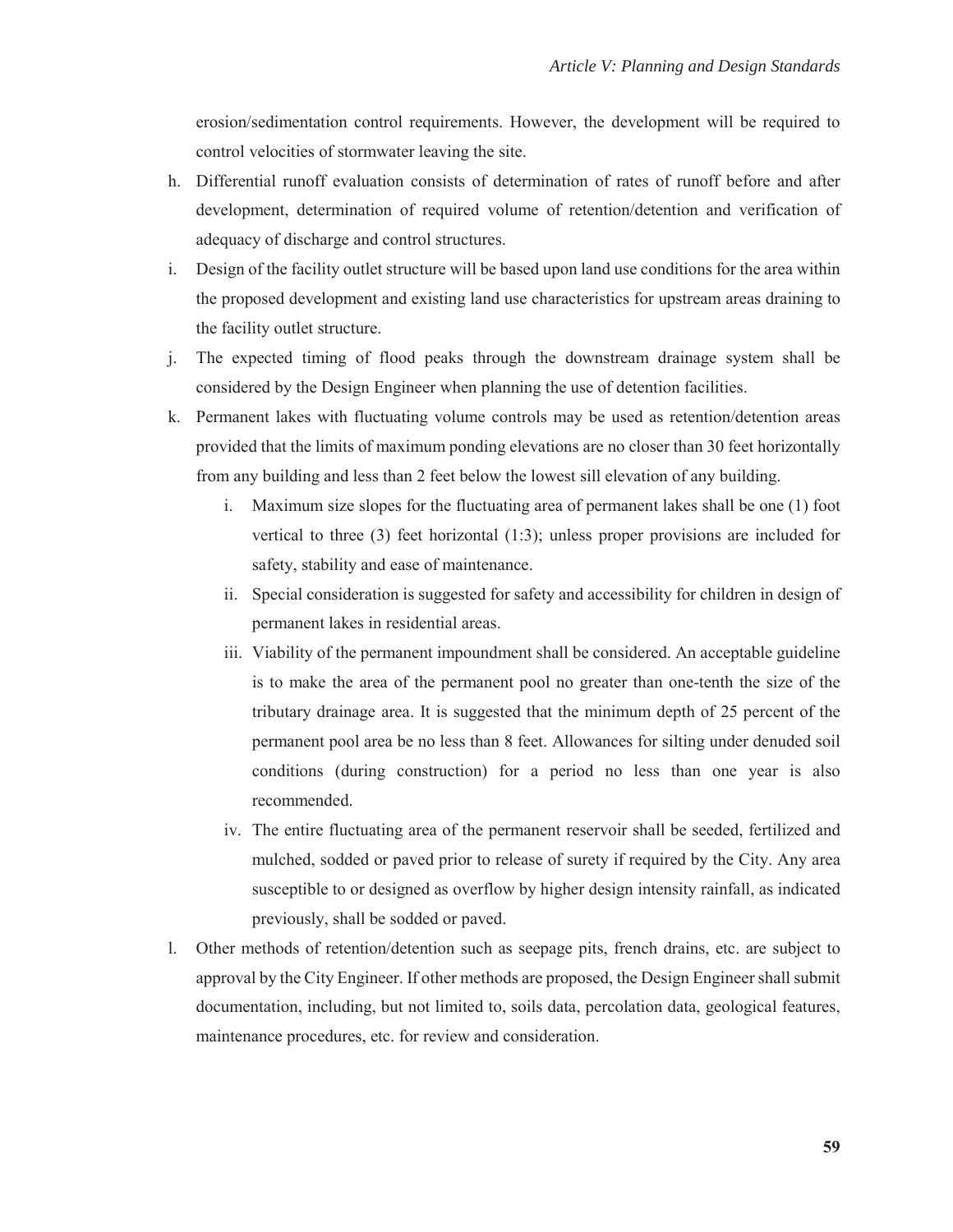- m. Calculations shall be included in the drainage narrative developed by the Design Engineer that demonstrates adequacy of the system for a 2, 5, 10, 25, 50 and 100 year event. Additional items include, but are not limited to:
	- i. Proof of volume of retention for each facility is included
	- ii. Ratios of in-flow to out-flow
	- iii. Tributary peak flow runoff to basin
	- iv. Sizing of the overflow structure(s)
	- v. Stability of berms, dikes, slopes, etc.
	- vi. Safety features
	- vii. Routing calculations in tabulated form
	- viii.Pre-development, post-development and post-development with detention intensity/duration graph to illustrate design is in compliance for each storm event.
- 5. Bridge Standards
	- a. Any structure(s) including culverts, battery of pipes, etc. that spans 20 feet or more along the centerline of the roadway shall be considered a bridge structure. Any bridge structure proposed within the City's jurisdiction shall be designed and constructed in accordance with the currently approved ALDOT Standard Specifications and Standard Drawings.
	- b. A pre-design conference with the City is mandatory.
	- c. The bridge structure must be designed to pass a minimum of a 50 year storm event with a minimum of 2 feet of freeboard to the girders. The City reserves the right to require greater design criteria requirements.
	- d. The bridge structure shall be designed as to not affect upstream or downstream flood elevations. When a bridge structure is proposed within a flood prone area, the Design Engineer shall submit appropriate design calculations showing no adverse effect.
	- e. All bridges used for vehicular traffic must be constructed with reinforced concrete components including, but not limited to, reinforced concrete pipe, precast bridge components or cast in place bridge components, unless otherwise approved by the City. No precast concrete box culverts are allowed.
- 6. Easements
	- a. Where a subdivision or development is traversed by a watercourse, drainage way, channel, or stream, there shall be provided a stormwater or drainage easement conforming substantially to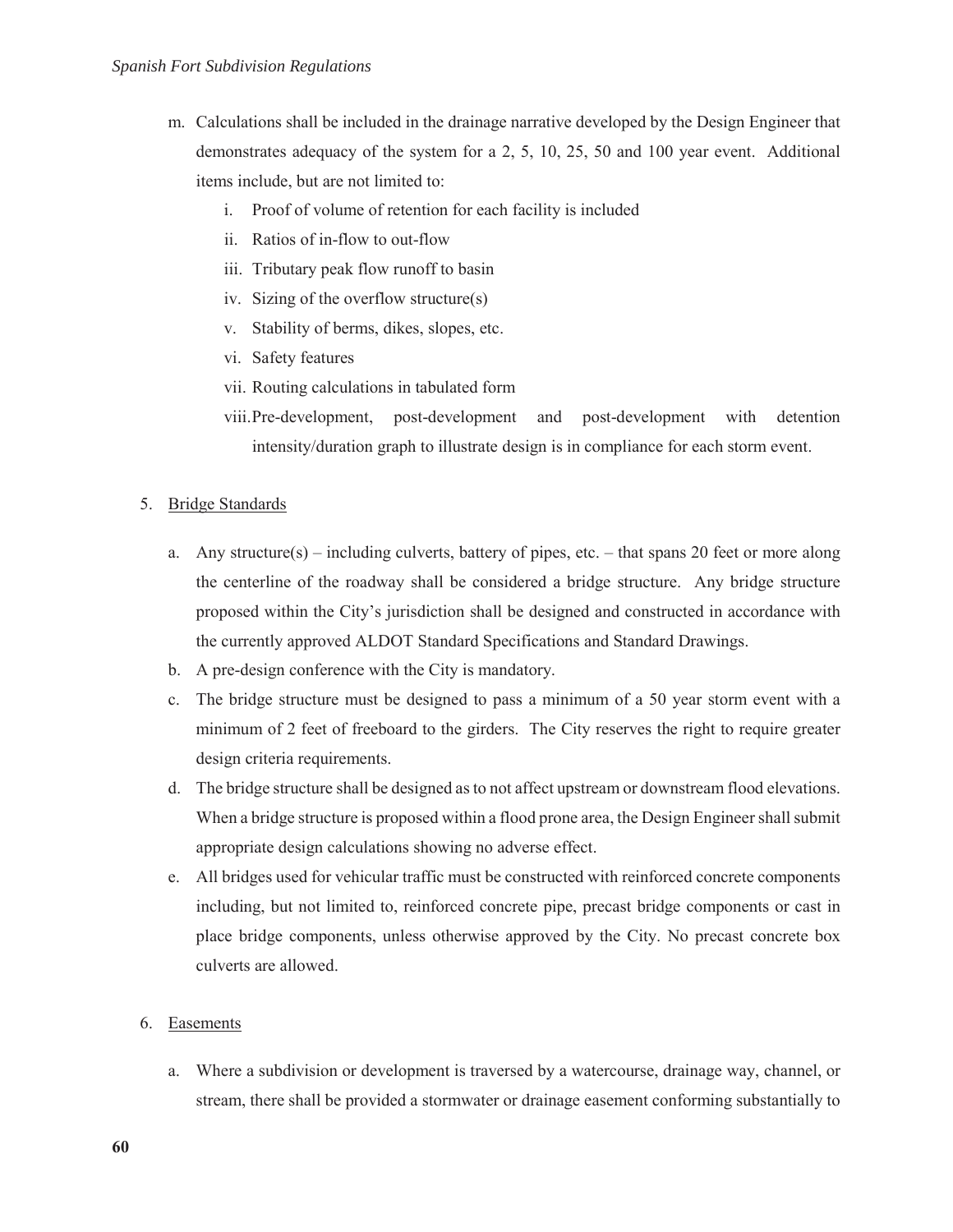the lines of such water course, and of such width as will be necessary for the purpose as determined by the City Engineer or his designee. Easement width must allow for maintenance access.

- b. As a minimum, easements shall have the following characteristics:
	- i. Provide adequate access to all portions of the drainage system and structures.
	- ii. Provide sufficient land area for maintenance equipment and personnel to adequately and efficiently maintain the system with a minimum of 10 feet along both sides, or 15 feet along one side, of all drainage ways, streams, channels, etc., and around the perimeter of all detention and retention facilities. This distance shall be measured from the top of the bank or toe of the dam, whichever is applicable.
	- iii. Restrict the use of the property containing stormwater maintenance facilities through the use of easements which shall prohibit all fences and structures which would interfere with access to the easement areas and/or the maintenance function of the drainage system.
- c. Where topography or other conditions are such as to make impractical the inclusion of drainage facilities within road right-of-ways, common areas with perpetual unobstructed easements at least twenty (20) feet in width for such drainage facilities shall be provided across property outside the road right-of-ways and with satisfactory access to the road. All existing and proposed easements shall be clearly indicated in the plan view of the proposed subdivision as depicted in the application for Final Plat or Site Plan approval. Such easements will vary in width according to depth of structure. Where drainage facilities are adjacent to public right-ofways or public property, no fence, hedgerow or other obstruction may be placed in such a manner as to obstruct access to the drainage facilities from such public right-of-way or public property.
- d. A minimum 15 foot (total width) drainage easement shall be provided along all side and rear lot lines to allow for the proper drainage of stormwater from both rear yards and off-site areas.

## 7. Ownership and Municipality Participation

a. Any stormwater discharge control facility which services a single lot or residential, commercial, or industrial development shall be privately owned and maintained. The owner thereof shall grant to the City a perpetual, non-exclusive easement which allows for public inspection and emergency repair, in accordance with the terms of the maintenance agreement set forth in Section 8 below.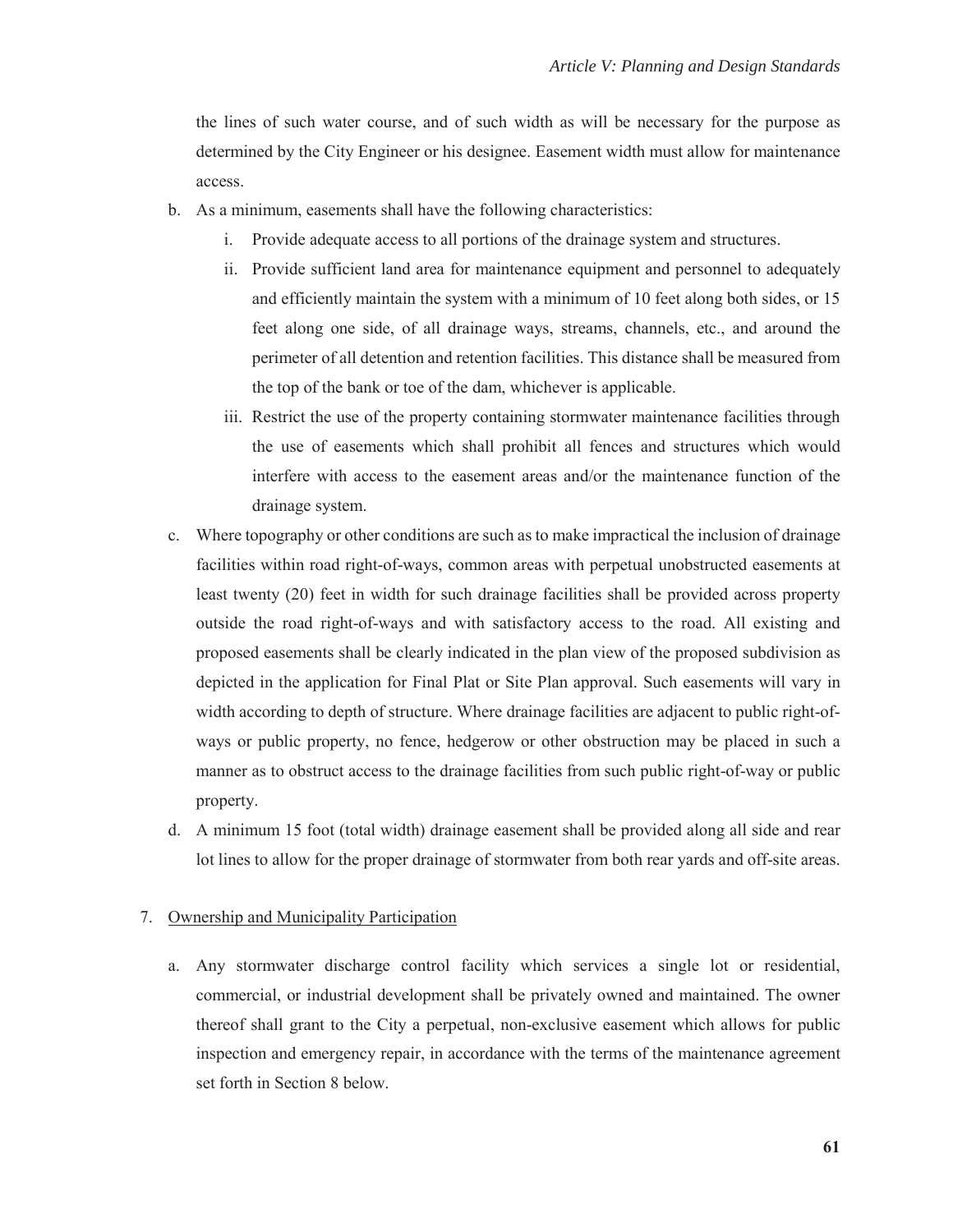b. All storm water management measures relying on designated vegetated areas or special site features shall be privately owned and maintained as defined on the stormwater management plan.

# 8. Maintenance, Construction and Inspection

- a. Private maintenance requirements shall be a part of the restrictive covenant to the affected property and shown as necessary on the final plat.
- *b. Maintenance Agreement Required:* a proposed inspection and maintenance agreement shall be submitted to the City Engineer for all private on-site stormwater discharge control facilities prior to the approval of the stormwater management plan. Such agreement shall provide access to the facility by virtue of a non-exclusive perpetual easement in favor of the City at reasonable times for regular inspection by the City Engineer. The agreement will identify who will have the maintenance responsibility. No maintenance bond shall be released until proof of the formation of a property owners' association is complete, and the formation documents of the property owners' association are recorded. Possible arrangements for this maintenance responsibility might include the following:
	- i. Use of property owners' association(s)
	- ii. A statement that properties which will be served by the facility are granted rights to construct, use, reconstruct, repair, maintain and access the facility
	- iii. Routine and Non-routine maintenance: Description, expected schedule, and cost of maintenance activities that are routine and non-routine (expensive but infrequent, such as pond dredging or major repairs to stormwater structures). Non-routine maintenance shall be performed on an as-needed basis based on information gathered during regular inspections
	- iv. A statement that each lot served by the facility is responsible for repairs and maintenance of the facility and any unpaid ad valorem taxes, public assessments for improvements and unsafe building and public nuisance abatement liens charged against the facility, including all interest charges together with attorney fees, cost and expenses of collection. If an association is delegated these responsibilities, then membership into the association shall be mandatory for each parcel served by the facility and any successive buyer, the association shall have the power to levy assessments for these obligations, and that all unpaid assessments levied by the association shall become a lien on the individual parcel; and